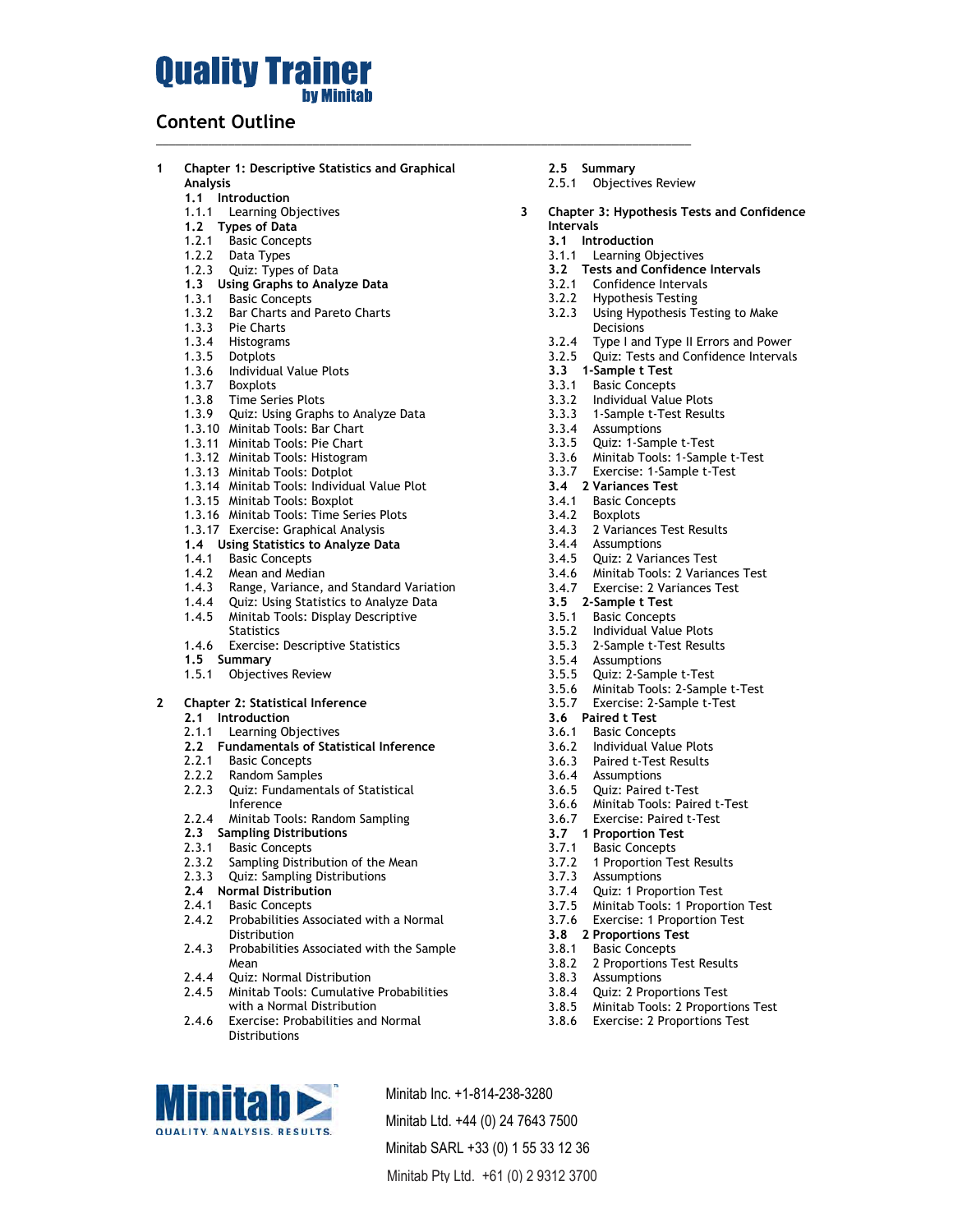## **Ouality Trainer by Minitab**

- **3.9 Chi-Square Test**
- 3.9.1 Basic Concepts
- 3.9.2 Chi-Square Test Results
- 3.9.3 Assumptions
- 3.9.4 Quiz: Chi-Square Test
- 3.9.5 Minitab Tools: Chi-Square Test
- 3.9.6 Exercise: Chi-Square Test
- **3.10 Summary**
- 3.10.1 Objectives Review

#### **4 Chapter 4: Control Charts**

- **4.1 Introduction**
- 4.1.1 Learning Objectives
- **4.2 Statistical Process Control**
- 4.2.1 Basic Concepts
- 4.2.2 Patterns in Control Charts
- 4.2.3 Quiz: Statistical Process Control
- **4.3 Control Charts for Variables Data in Subgroups**
- 4.3.1 Basic Concepts
- 4.3.2 R Charts
- 4.3.3 S Charts
- 4.3.4  $\overline{X}$  Charts
- 4.3.5 Quiz: Control Charts for Variables Data in **Subgroups**
- 4.3.6 Minitab Tools:  $\overline{X}$ -R Chart
- 4.3.7 Exercise:  $\overline{X}$ -R Chart
- **4.4 Control Charts for Individual Observations**
- 4.4.1 Basic Concepts
- 4.4.2 Moving Range Charts
- 4.4.3 Individuals Charts 4.4.4 Quiz: Control Charts for Individual **Observations**
- 4.4.5 Minitab Tools: I-MR Chart
- 4.4.6 Exercise: I-MR Chart
- **4.5 Control Charts for Attributes Data**
- 4.5.1 Basic Concepts
- 4.5.2 NP and P Charts
- 4.5.3 C and U Charts
- 4.5.4 Quiz: Control Charts for Attributes Data
- 4.5.5 Minitab Tools: P Chart
- 4.5.6 Exercise: P Chart
- **4.6 Summary**
- 4.6.1 Objectives Review

#### **5 Chapter 5: Process Capability**

- **5.1 Introduction**
- 5.1.1 Learning Objectives
- **5.2 Process Capability for Normal Data**
- 5.2.1 Basic Concepts
- 5.2.2 Assumptions
- 5.2.3 Testing for Normality
- 5.2.4 Quiz: Process Capability for Normal Data
- 5.2.5 Minitab Tools: Normality Test
- 5.2.6 Exercise: Assumptions for Process **Capability**
- **5.3 Capability Indices**
- 
- 5.3.1 Potential Capability: Cp and Cpk 5.3.2 Process Performance: Pp and Ppk
- 5.3.3 Sigma Level
- 

**initab QUALITY, ANALYSIS, RESULTS.** 

- 5.3.4 Quiz: Capability Indices
- 5.3.5 Minitab Tools: Cp and Pp
- 5.3.6 Minitab Tools: Sigma Level<br>5.3.7 Exercise: Process Capability
- Exercise: Process Capability for Normal Data

Minitab Inc. +1-814-238-3280 Minitab Ltd. +44 (0) 24 7643 7500

Minitab SARL +33 (0) 1 55 33 12 36 Minitab Pty Ltd. +61 (0) 2 9312 3700



- 5.4.1 Transformations and Alternate Distributions
- 5.4.2 Box-Cox Transformation
- 5.4.3 Johnson Transformation
- 
- 5.4.4 Alternate Distributions<br>5.4.5 Quiz: Process Capability Quiz: Process Capability for Nonnormal Data
- 5.4.6 Minitab Tools: Box-Cox Transformation<br>5.4.7 Minitab Tools: Johnson Transformation
- 5.4.7 Minitab Tools: Johnson Transformation<br>5.4.8 Minitab Tools: Capability Analysis with
- 5.4.8 Minitab Tools: Capability Analysis with Johnson Transformation
- 5.4.9 Minitab Tools: Alternate Distributions
- 5.4.10 Minitab Tools: Capability Analysis with Alternate Distributions
- 5.4.11 Exercise: Process Capability with Data **Transformations**
- 5.4.12 Exercise: Process Capability with Alternate Distributions
- **5.5 Summary**
- 5.5.1 Objectives Review

#### **6 Chapter 6: Analysis of Variance (ANOVA) 6.1 Introduction**

- 6.1.1 Learning Objectives
- **6.2 Fundamentals ANOVA**
- 6.2.1 Basic Concepts
- 6.2.2 Graphs and Summary Statistics
- 6.2.3 Quiz: Fundamentals of ANOVA
- **6.3 One-Way ANOVA**
- 6.3.1 Hypothesis Tests
- 6.3.2 F-Statistics and P-Values
- 6.3.3 Multiple Comparisons
- 6.3.4 Assumptions and Residual Plots
- 6.3.5 Quiz: One-Way ANOVA
- 6.3.6 Minitab Tools: One-Way ANOVA
- 6.3.7 Exercise: One-Way ANOVA
- **6.4 Two-Way ANOVA**
- 6.4.1 Basic Concepts<br>6.4.2 Graphs
- **Graphs**
- 6.4.3 Hypothesis Tests
- 6.4.4 F-Statistics and P-Values
- 6.4.5 Assumptions and Residual Plots
- 6.4.6 Quiz: Two-Way ANOVA
- 6.4.7 Minitab Tools: Two-Way ANOVA
- 6.4.8 Exercise: Two-Way ANOVA
- **6.5 Summary**
- 6.5.1 Objectives Review

7.1.1 Learning Objectives

**Variables** 7.2.1 Basic Concepts 7.2.2 Scatterplot 7.2.3 Correlation

**7.3 Simple Regression** 7.3.1 Basic Concepts 7.3.2 Regression

7.3.3 Hypothesis Tests and  $R^2$ 

**7 Chapter 7: Correlation and Regression 7.1 Introduction**

> 7.2.4 Quiz: Relationship Between Two Quantitative Variables 7.2.5 Minitab Tools: Scatterplot 7.2.6 Minitab Tools: Correlation

7.2.7 Exercise: Scatterplots and Correlation

**7.2 Relationship Between Two Quantitative**